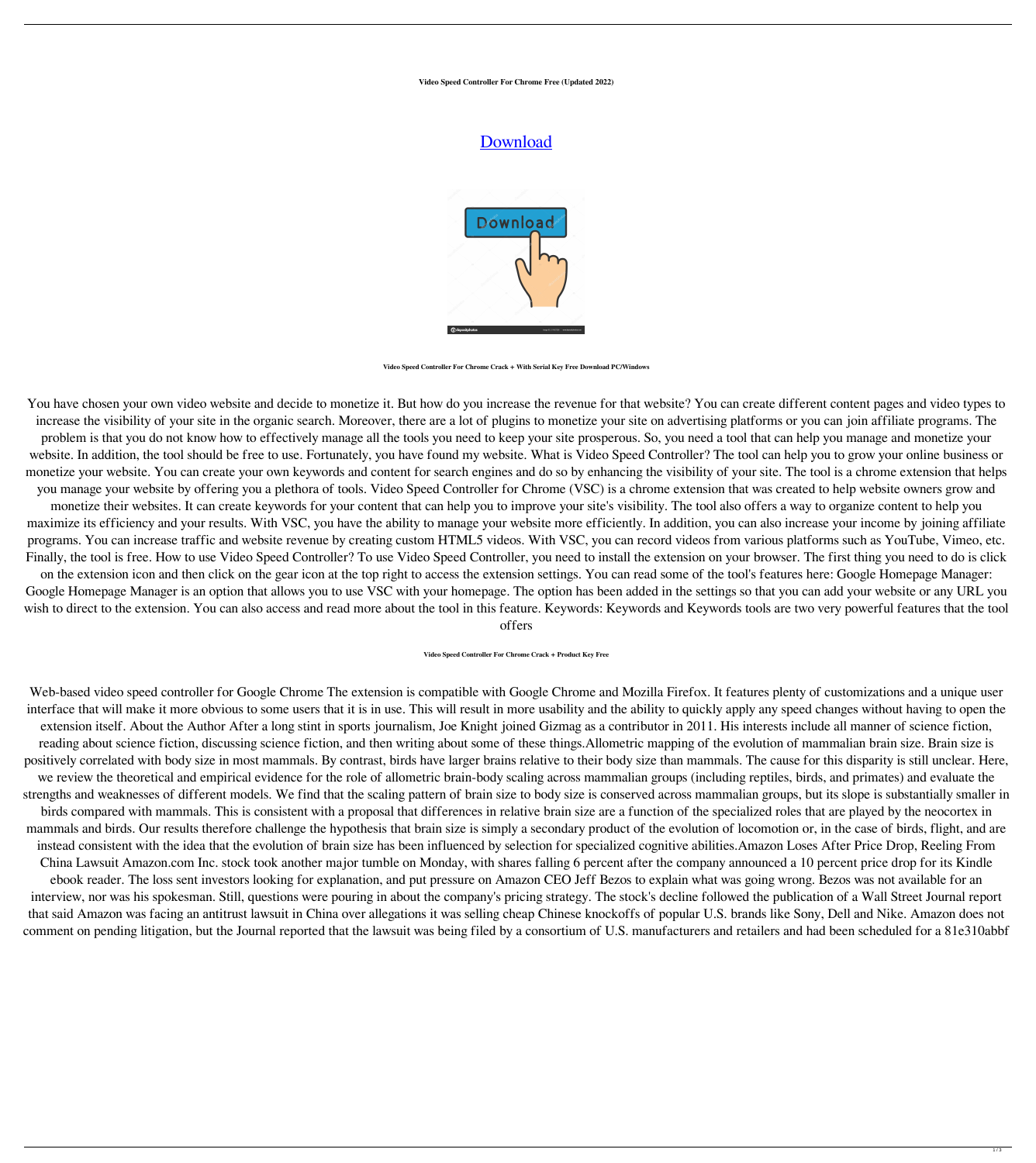## **Video Speed Controller For Chrome Free Download**

Hello there, and welcome to our monthly web extension showcase! This time, we're going to focus on video-related stuff, taking a stroll through a variety of extensions, one after another. What do we have here? Let's take a look. Light In The Box Light in the box is a reliable extension for Chrome. As its name implies, it enables you to illuminate pages, allowing you to check how they look under low light. It also tells you whether the page is fully accessible, whether it has inaccessible content, and whether it offers an alternative. Offline Mode Offline Mode is an extension that works in the background, watching for pages that are not accessible to users of data-restricted regions. It analyzes a number of factors such as browser type, browser language, resolution, operating system and even users' IP addresses. Safe Browsing Safe Browsing is Google's very reliable anti-malware. When a computer or device is infected, the latter will be reported to the online database. This way, you can stay safe and prevent any unknown malware from exploiting. Premium Cleaner It's what you would call the perfect partner for the Chrome's AdBlock. Premium Cleaner checks your browsing session and automatically cleans the malicious code. This prevents your computer from being taken over and performing maleficent actions. Developer: Matt Pritchard Version: 1.1.3 Changelog: Downloads: [1] Package Size: 1.1MB Mon Feb 22, 2017 01:01 pm Description: Light in the Box is a reliable extension for Chrome. As its name implies, it enables you to illuminate pages, allowing you to check how they look under low light. It also tells you whether the page is fully accessible, whether it has inaccessible content, and whether it offers an alternative. Offline Mode Offline Mode is an extension that works in the background, watching for pages that are not accessible to users of data-restricted regions. It analyzes a number of factors such as browser type, browser language, resolution, operating system and even users' IP addresses. Safe Browsing Safe Browsing is Google's very reliable anti-malware. When a computer or device is infected, the latter will be reported to the online database. This way, you can stay safe and prevent any unknown

## **What's New In Video Speed Controller For Chrome?**